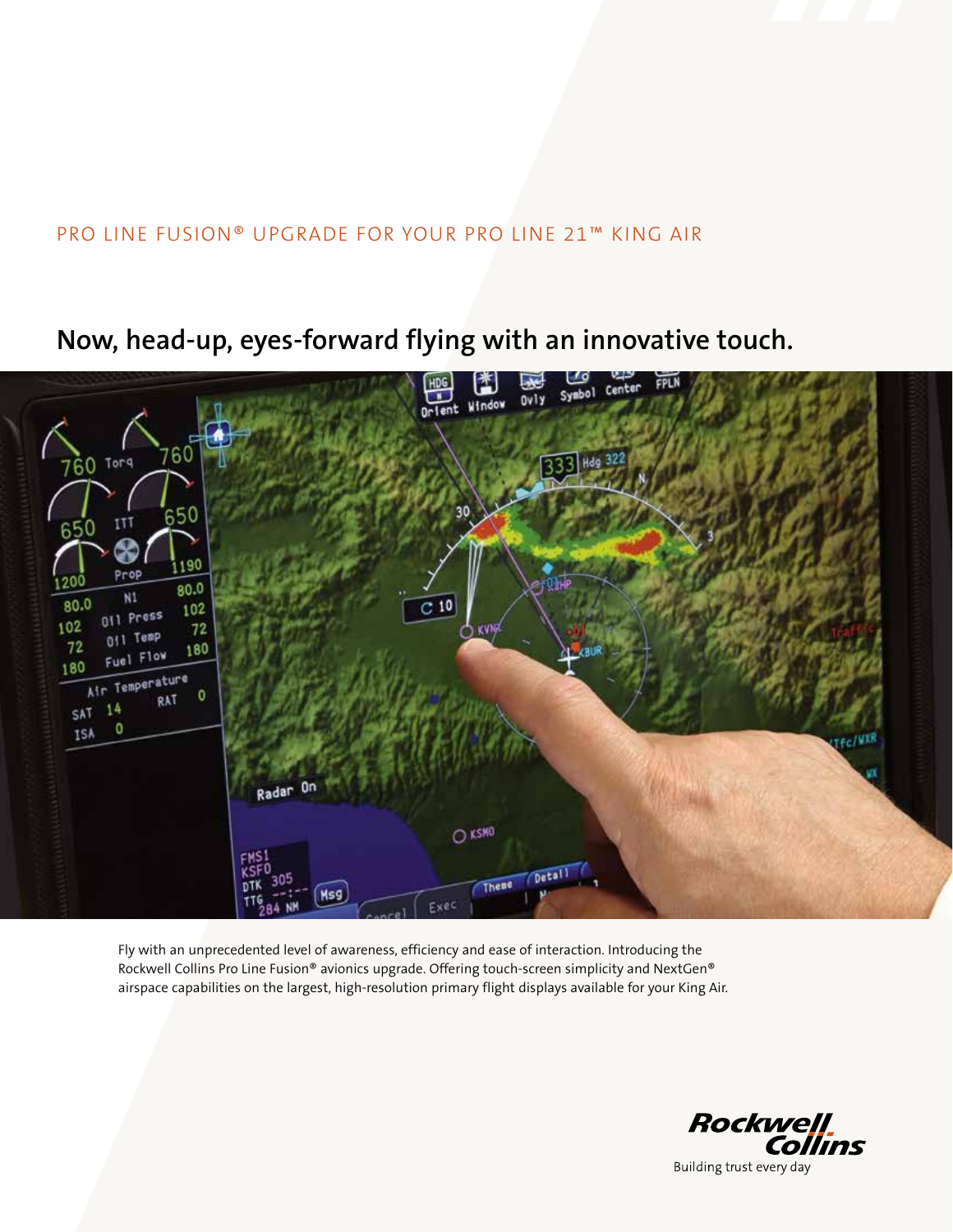# **It's amazing what happens when your focus is forward.**

When pilots can fly with avionics that let them retain their most natural, comfortable and aware position – eyes forward – flying takes on new ease and efficiency.

We took that forward focus and engineered it into virtually every element of the Pro Line Fusion integrated avionics system for your King Air. Expanding the idea of looking ahead to encompass anticipating what information you'll need, precisely when you'll need it. Putting the crucial details for every flight phase literally at your fingertips, and making them simpler than ever to access. Readying your aircraft for the avionics demands of modernizing airspace.

At the heart of the system is an icon-based human/machine interface – featuring 14-inch touch-screen displays, cursor controllers and QWERTY-format keyboards. Now, you'll also have easy access to the innovative capabilities used in the Pro Line Fusion flight decks chosen for 19 of today's most advanced business, regional and military aircraft.



*After tapping the airport approach "feather," a complete menu of options for the approach appears.*



B for PHE 118,700 ta ursa (Ctrl)

**Free** 

te as City

*Simple controls offer another way for you to navigate around the flight deck without using the touch screen.*

#### **Powerful, flexible capabilities.**

Equip your King Air with Pro Line Fusion and you give your aircraft the capabilities and flexibility to operate more effectively in today's airspace. Flight planning tools, aircraft performance monitoring, hazard avoidance capability and more are all right where you need them, when you need them.

Picture your flight deck with three 14-inch liquid-crystal display screens – the largest displays available for your King Air, and the most adaptive. You can customize the size and layout of information on any display with just a few taps on its touch screen. For instance, you can choose to have weather, traffic and map information displayed on a single screen for extensive situational awareness – all in your forward field of view. It's never been easier to configure the information to complement the way you fly.

Pro Line Fusion for your King Air brings:

Ġ

nia 19.<br>Historia

**Deechcraft** 

- > Three interchangeable, 14-inch touch-screen flight displays to maximize availability of the information you count on
- > Synthetic Vision System, featuring Rockwell Collins' patented airport dome that better orients the pilot destination airport from the top of the descent
- > Touch-interactive graphical maps with high-resolution terrain, weather overlays, obstacles and geopolitical boundaries
- > Reduced workload through elimination of CAS light panel and small displays in the pedestal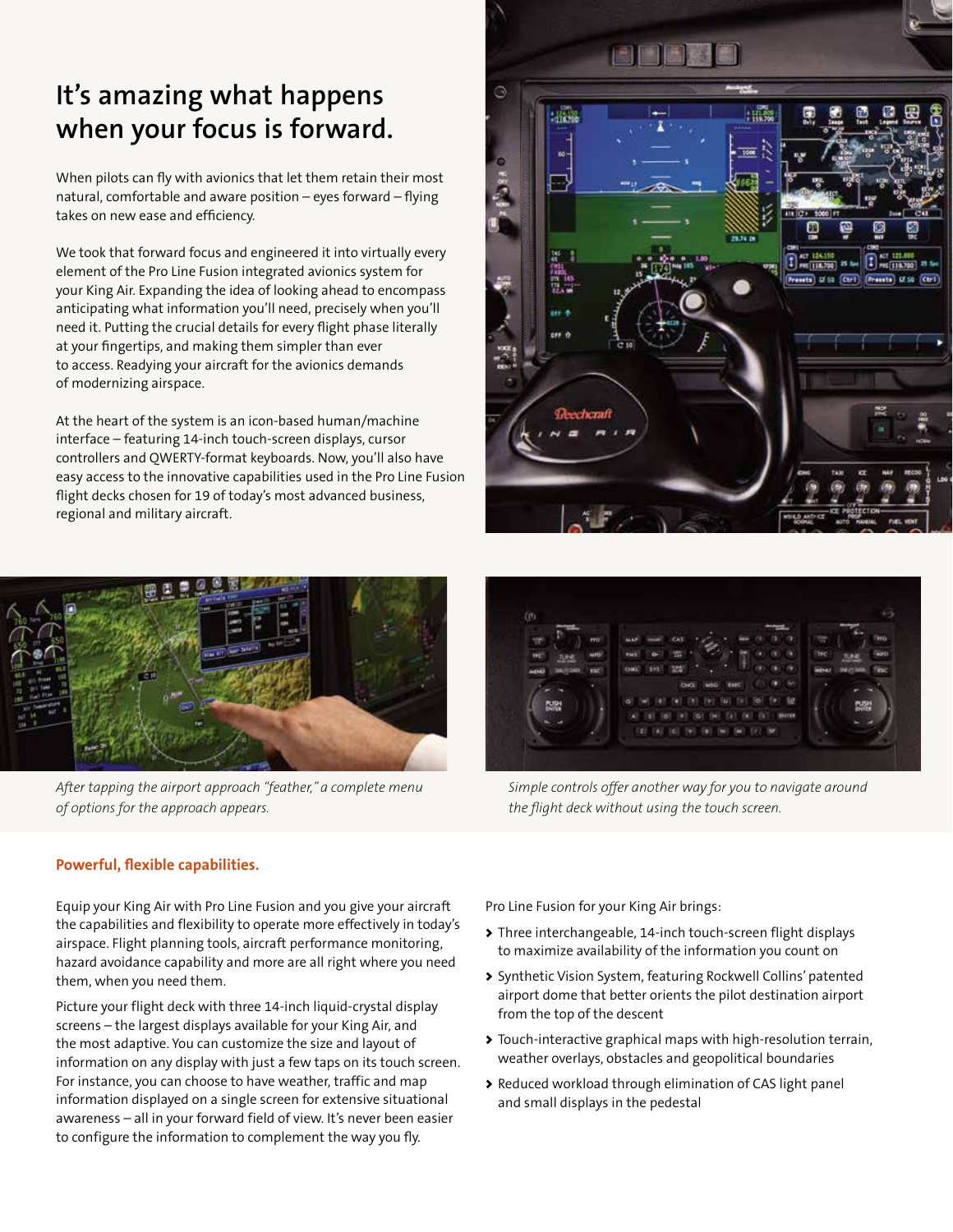



*Easily make changes to your flight plan on screen, with the touch of a finger.*



*Flexible, split-screen approach charting allows quick reference to the flight path.*

- > Built-in, geo-referenced electronic navigation charts that display "own-ship" aircraft position for enhanced situational awareness during approaches, and automatically transition to the airport diagram after landing to make surface navigation easier
- > Fully featured flight management system that positions operators for airspace modernization with localizer performance with vertical navigation (LPV) approach capability and radius-tofix (RF) legs
- > Pilot-configurable primary and multifunction display windows that can show any system information, including enhanced vision or security cameras
- > Touch-screen toolbar that adapts to each display window, providing shortcuts to the most commonly performed tasks

#### **Adding value where it counts.**

Just as Pro Line Fusion saves you time and effort in flight, it also trims those elements in the upgrade itself. The system's open, scalable architecture makes your initial upgrade as quick and cost effective as possible.

Because Pro Line Fusion is made by Rockwell Collins, the same company that made your Pro Line 21 avionics, it integrates with your aircraft's major flight-deck components. That means you can save cost and downtime by keeping your current autopilot and radios.

Its open architecture also positions your aircraft for easy, costeffective upgrades – often as simple as a software download – so you can operate within the changing requirements of NextGen.